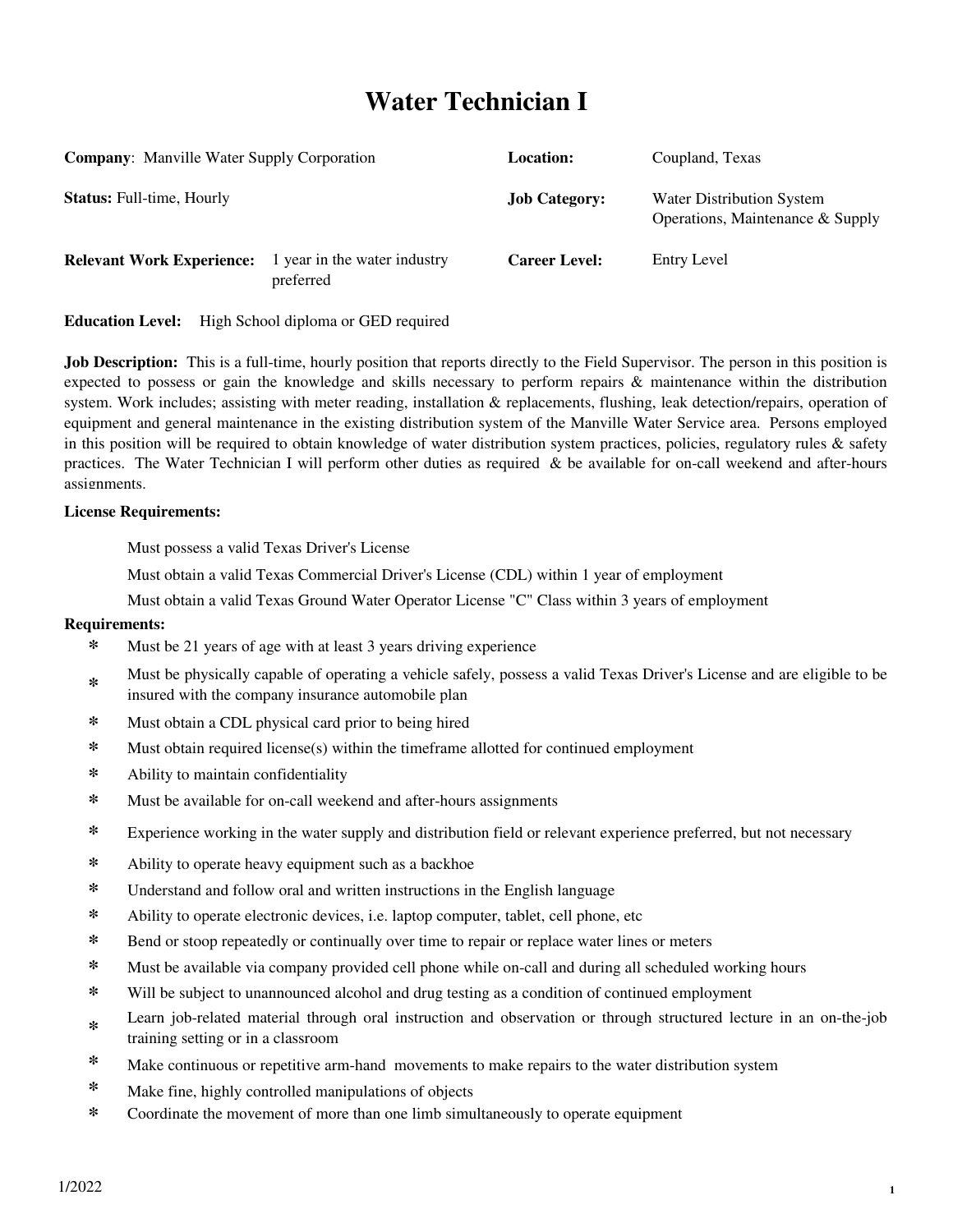# **Water Technician I**

- **\*** Lift arms above shoulder level
- **\*** Climb steps to get into and out of equipment
- **\*** Travel across rough, uneven or rocky surfaces
- **\*** Move heavy objects (50 pounds or more) long distances (more than 20 feet)
- **\*** Set up and remove barricades, traffic cones or similar objects

**Working Conditions:** Work in water distribution requires; exposure to water, chemicals, hazardous materials, noise, and heavy lifting in excess of 50 lbs., moving, standing and climbing. May work at heights, in confined spaces and in inclement weather conditions.

### **Job Responsibilities:**

- **\*** Ensure the security of all sites, vehicles, tools & equipment on a daily basis
- **\*** Assist with monitoring system functions through gauges, graphs, meters and control panels by making rounds of system as directed and perform any duties needed to provide safe, clean drinking water
- **\*** Assisting with daily work orders, to include installation of road crossings; completing repairs and maintenance in a timely manner and providing daily status reports to your supervisor and office personnel
- **\*** Water Meters - Setting new meters; locking and unlocking; reading; replacing; repairing; verifying readings; as directed by your supervisor and office personnel through work orders
- **\*** Be in compliance and familiar with all TCEQ rules and guidelines
- **\*** Assisting with the monitor of chemical supplies, change chemicals as required and record data
- **\*** Assisting with the testing of water volume and pressure; Collect water samples for chlorine residual, bacteriological and other tests as directed
- **\*** Basic knowledge of electrical/mechanical components and the ability to troubleshoot same
- **\*** Assisting with conducting timely water line locates and marking with 99% accuracy
- **\*** Assisting with repairing water leaks or coordinating with outside contractor as necessary
- **\*** Assisting with the Inspection, flushing, clean and perform minor to major repairs of water lines and laterals
- **\*** Adhere to safety standards; working safely without presenting a direct threat to self or others
- **\*** Identifying and reporting potential problems to your Supervisor
- **\*** Tracking supply inventory on a daily basis (log materials out or in)
- **\*** Operating and maintaining a water service truck. Conduct vehicle preventative maintenance inspections and schedule service as needed
- **\*** Demonstrate continuous effort to improve operations, decrease turnaround times, streamline work processes, and work cooperatively and jointly to provide quality seamless customer service
- **\*** Report any accident immediately to your Supervisor
- **\*** Knowledge of methods, materials, tools, equipment and practices used in repairing and installing water mains and related fittings
- **\*** Be aware of the hazards inherent in water distribution maintenance work and the safety measures required to do the job safely
- **\*** Use and care for properly, any hand tools or equipment used in the installation, maintenance and repair of the water distribution system
- **\*** Keep proper and complete written records as directed